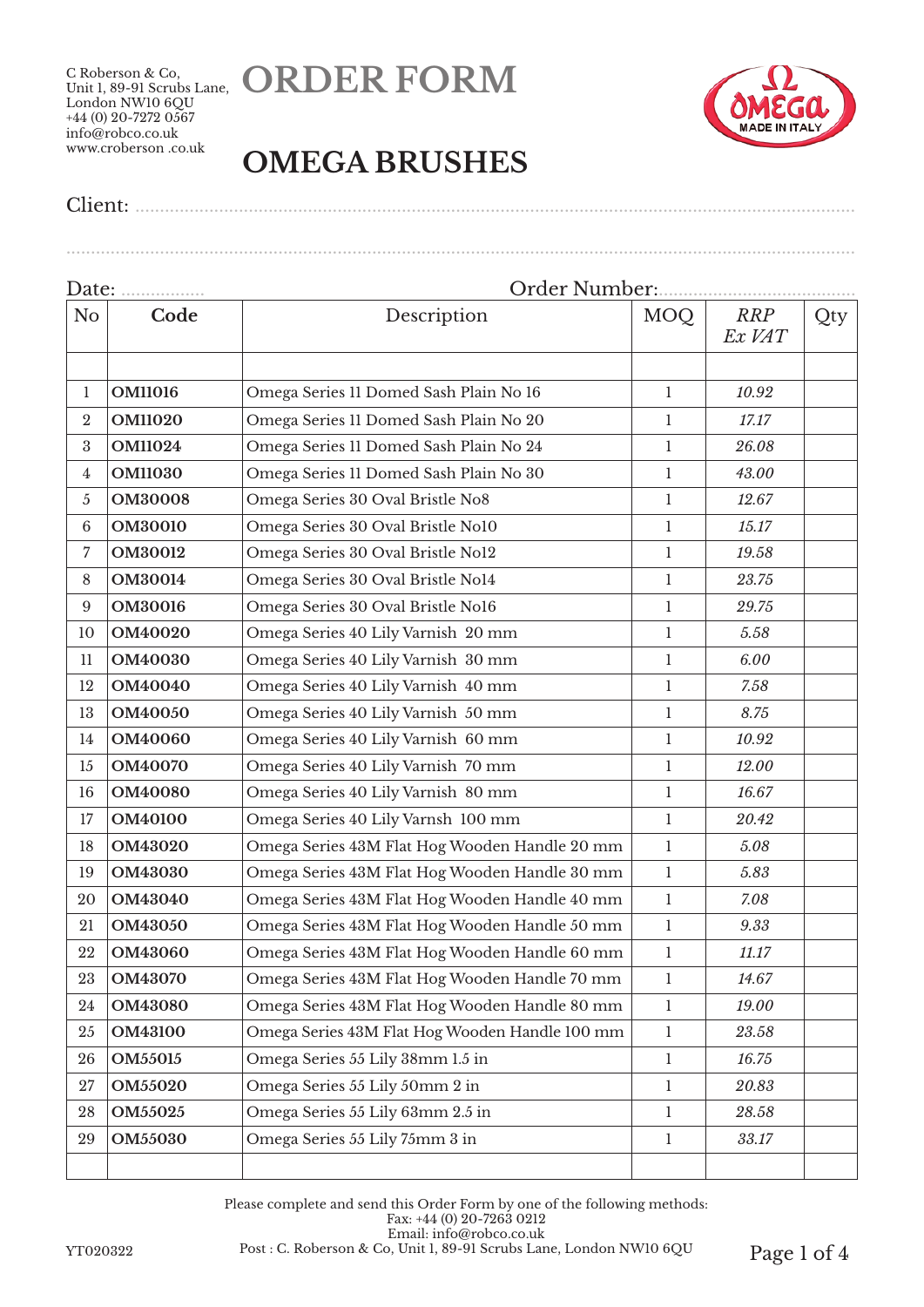



Client: ..................................................................................................................................................

Date: ................. Order Number:........................................ No **Code Description** MOQ *RRP Ex VAT* Qty **OM57015** Omega Series 57 Lily Filbert 38mm 1.5 in 1 *12.58* **OM57020** Omega Series 57 Lily Filbert 50mm 2 in 1 *15.92* **OM57025** Omega Series 57 Lily Filbert 63mm 2.5 in 1 *18.42* **OM59008** Omega Series 59 Radiator Round No 8 1 *11.58* **OM59010** Omega Series 59 Radiator Round No 10 1 *11.92* OM61010 Omega Series 61 Orel Standard 25mm 1 in 1 *9.33* OM61015 Omega Series 61 Orel Standard 38mm 1.5 in 1 *11.58* OM61020 Omega Series 61 Orel Standard 50mm 2 in 1 *13.92* OM61025 Omega Series 61 Orel Standard 63mm 2.5 in 1 *16.67* OM61030 Omega Series 61 Orel Standard 75mm 3 in 1 *20.83* OM67015 Omega Series 67 Orel Standard 38mm 1.5 in 1 *17.67* OM67020 Omega Series 67 Orel Standard 50mm 2 in 1 *22.25* OM70020 Omega Series 70 Fitch Round No 20 1 *12.17* OM70022 Omega Series 70 Fitch Round No 22 1 *13.58* OM70024 Omega Series 70 Fitch Round No 24 1 *15.33* OM70026 Omega Series 70 Fitch Round No 26 1 *17.00* OM70028 Omega Series 70 Fitch Round No 28 1 *19.42* OM71020 Omega Series 71 Fitch Filbert No 20 1 *11.83* OM71022 Omega Series 71 Fitch Filbert No 22 1 *12.58* OM71024 Omega Series 71 Fitch Filbert No 24 1 *13.83* OM71026 Omega Series 71 Fitch Filbert No 26 1 *16.00* OM71028 Omega Series 71 Fitch Filbert No 28 1 *18.50* OM71030 Omega Series 71 Fitch Filbert No 30 1 *21.08* OM73014 Omega Series 73 Fitch Filbert No 14 1 *13.58* OM73020 Omega Series 73 Fitch Filbert No 20 1 *17.08* OM73030 Omega Series 73 Fitch Filbert No 30 1 *29.83* OM79000 Omega Series 79 Al Fresco No 0 1 *12.50* OM79001 Omega Series 79 Al Fresco No 1 1 *12.75* OM79002 Omega Series 79 Al Fresco No 2 1 *13.25* OM79003 Omega Series 79 Al Fresco No 3 1 *14.25*

Please complete and send this Order Form by one of the following methods: Fax: +44 (0) 20-7263 0212 Email: info@robco.co.uk YT020322 Post : C. Roberson & Co, Unit 1, 89-91 Scrubs Lane, London NW10 6QU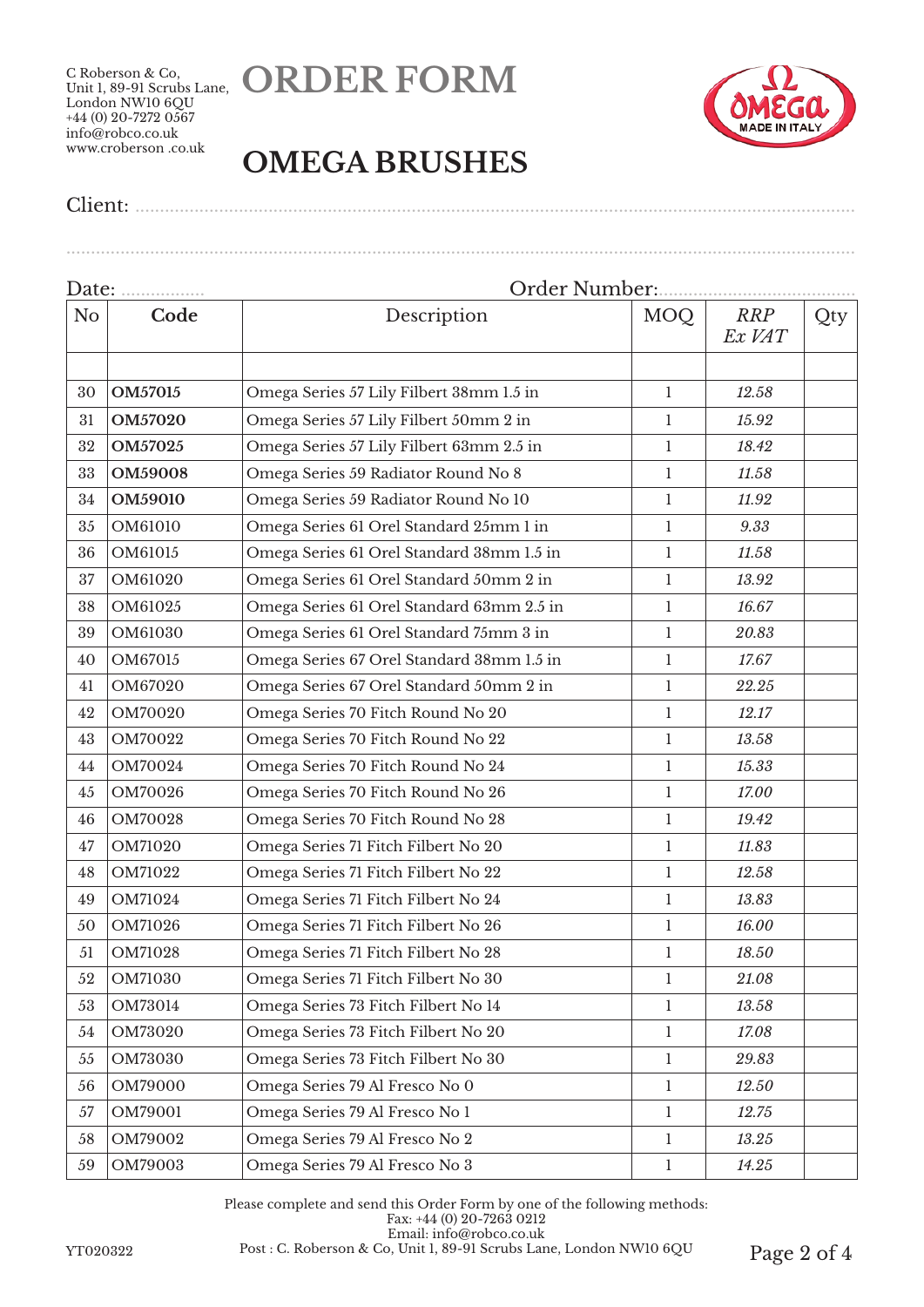



Client: ..................................................................................................................................................

Date: ................. Order Number:........................................ No **Code Description** MOQ *RRP Ex VAT* Qty OM79004 Omega Series 79 Al Fresco No 4 1 *15.17* OM79005 Omega Series 79 Al Fresco No 5 1 *16.25* OM79006 Omega Series 79 Al Fresco No 6 1 *17.17* OM79008 Omega Series 79 Al Fresco No 8 1 *18.67* OM19002 Omega Series 190 Ox Hair Round No 2 *Discontinued* 1 *9.42* OM19004 Omega Series 190 Ox Hair Round No 4 *Discontinued* 1 *17.25* OM19006 Omega Series 190 Ox Hair Round No 6 *Discontinued* 1 *23.25* OM19008 Omega Series 190 Ox Hair Round No 8 *Discontinued* 1 *33.33* OM20330 Omega Series 203 Pointed Sash No 000 1 *10.08* OM20300 Omega Series 203 Pointed Sash No 0 1 *10.67* OM20302 Omega Series 203 Pointed Sash No 2 1 *11.83* OM20303 Omega Series 203 Pointed Sash No 3 1 *12.83* OM20304 Omega Series 203 Pointed Sash No 4 1 *14.00* OM20305 Omega Series 203 Pointed Sash No 5 1 *16.33* OM20306 Omega Series 203 Pointed Sash No 6 1 *18.58* OM20308 Omega Series 203 Pointed Sash No 8 1 *25.42* OM22230 Omega Series 222 Domed Sash No 000 1 *8.17* OM22200 Omega Series 222 Domed Sash No 0 1 *9.58* OM22202 Omega Series 222 Domed Sash No 2 1 *10.67* OM22203 Omega Series 222 Domed Sash No 3 1 *12.75* 80 OM22204 Omega Series 222 Domed Sash No 4 1 1 14.42 OM22205 Omega Series 222 Domed Sash No 5 1 *19.42* OM22206 Omega Series 222 Domed Sash No 6 1 *20.25* OM22208 Omega Series 222 Domed Sash No 8 1 *28.08* OM46130 Omega Series 461 Red Silk Spalter 30 mm 1 *5.50* OM46140 Omega Series 461 Red Silk Spalter 40 mm 1 *6.83* OM46150 Omega Series 461 Red Silk Spalter 50 mm 1 *8.58* 87 | OM46160 | Omega Series 461 Red Silk Spalter 60 mm | 1 | 10.17 OM46170 Omega Series 461 Red Silk Spalter 70 mm 1 *12.25* OM46380 Omega Series 463 Red Silk Spalter 80 mm 1 *17.92*

Please complete and send this Order Form by one of the following methods: Fax: +44 (0) 20-7263 0212 Email: info@robco.co.uk YT020322 Post : C. Roberson & Co, Unit 1, 89-91 Scrubs Lane, London NW10 6QU